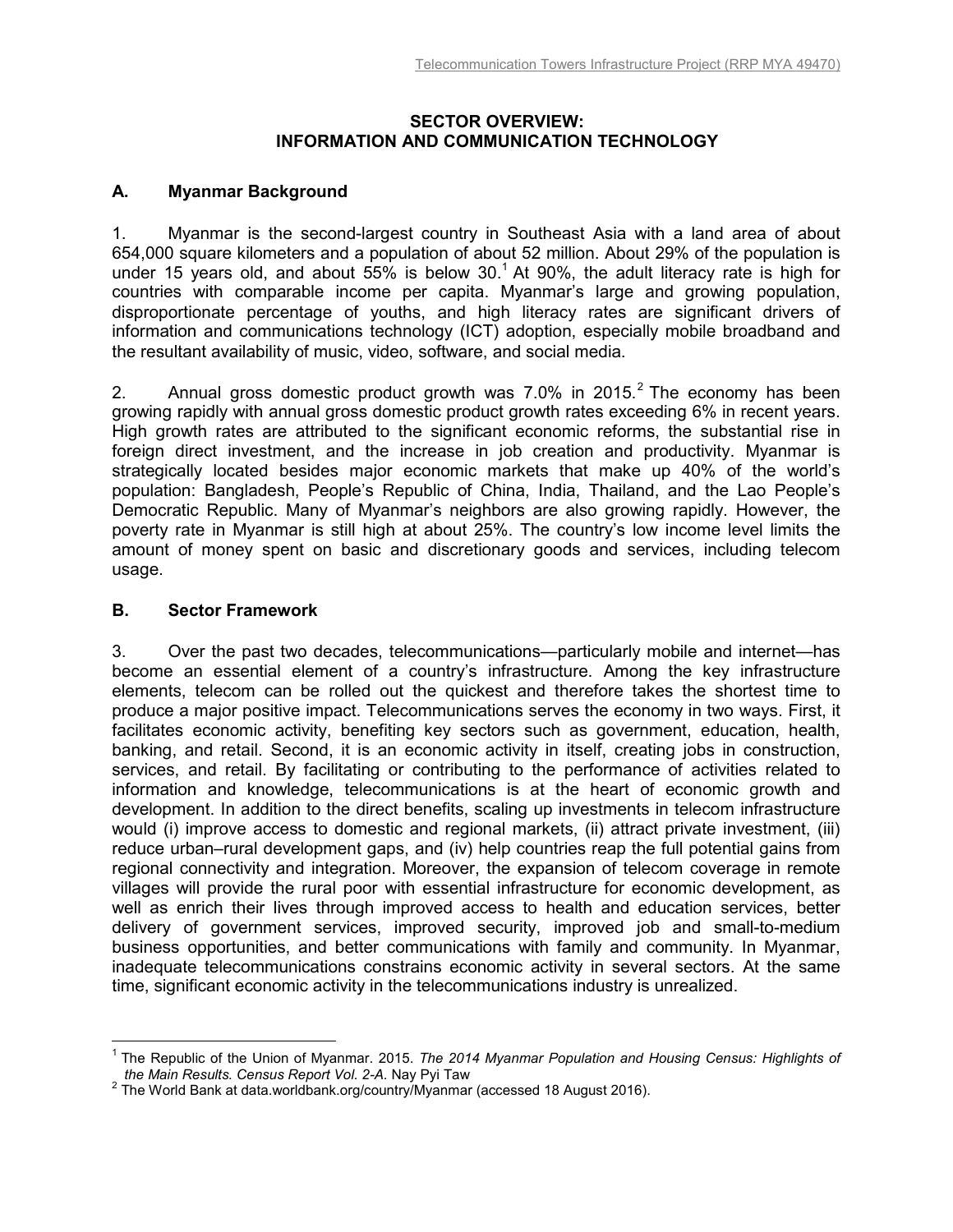4. The Ministry of Transport and Communications (MOTC) oversees the telecommunications industry. In 2013, a new Telecommunications Law was approved that delineated MOTC's policy, regulatory, and operational functions. The new law fulfilled the basic elements of a liberalized telecoms regulatory framework set out by the World Trade Organization. Under the new law, MOTC's Post and Telecommunications Department (PTD) is responsible for regulatory functions. In 2013, after decades of underinvestment when communications networks were owned and tightly controlled by the state, the government announced an international bidding process for two international licenses. The two licenses were the subject of an international tender process, which was assisted by global strategy consulting firm Roland Berger, and was widely regarded as transparent and competitive. The

5. The licenses were awarded based on several factors such as (i) the bidder's technical and financial capability to roll out a telecom network across the country under a tight time frame, (ii) its commitment to offer affordable prices to the population, and (iii) its proposed fee for the spectrum allocation. The ambitious targets under the licenses have been set to expand universal access to more than 90% of the population. The operating and associated spectrum license is structured on a build–own–operate basis that authorizes the operator to provide a full range of fixed and mobile telecommunications services on a nationwide basis for 15 years with an option to renew for an additional 15 years. The Myanmar Investment Commission has approved 100% foreign ownership for these two global operators.

government received 91 expressions of interest in February 2013 and 12 companies were shortlisted.<sup>3</sup> In June 2013, two bidders were competitively selected: Qatar's Ooredoo Group and

6. The regulatory and competitive environment in Myanmar is evolving as the government continues to pursue significant reforms in the ICT and other sectors. The World Bank continues to play an important role in advising on the establishment of the telecoms laws and regulations. In July 2015, MOTC released a draft telecommunications master plan. The main objective of the plan is to establish Myanmar as a "mobile first, digitally connected nation" by (i) creating a Myanmar national broadband infrastructure asset, (ii) delivering communications content and services for the Myanmar people, and (iii) creating an enabling institutional framework.

7. The telecommunications market structure in Myanmar has been transformed from a monopoly into a liberalized environment with two international operators, the state-owned incumbent, and a newly approved fourth operator. The incumbent telecom operator, Myanma Posts and Telecommunications (MPT), has been corporatized and announced a memorandum of understanding with Japan's KDDI Corporation and Sumitomo Group in July 2014. The memorandum of understanding stipulates that KDDI Summit Global Myanmar will invest \$2 billion over the next 10 years. MPT will share half of its earnings with its Japanese partners. In July 2015, KDDI and Sumitomo unveiled plans to overhaul MPT with a target to increase the state-backed firm's network footprint from 2,000 base transceiver stations (BTS) to 5,000 by  $2016.<sup>4</sup>$ 

8. In July 2015, MOTC invited applications from domestic public companies to participate in a special purpose vehicle (SPV) that would be formed in partnership with a foreign firm for the

 $\overline{a}$ 

Norway's Telenor Group.

<sup>3</sup> *International Business Times*. 2014. Telecom: Telenor And Ooredoo Will Need To Overcome Land Disputes, Electricity Shortage And Other Hurdles. http://www.ibtimes.com/myanmar-telecom-telenor-ooredoo-will-needovercome-land-disputes-electricity-shortage-1568411 (accessed April 7, 2014).

*<sup>4</sup> TeleGeography,* 2015. KDDI, Sumitomo to increase MPT's Myanmar footprint to 5,000 BTS. 8 July.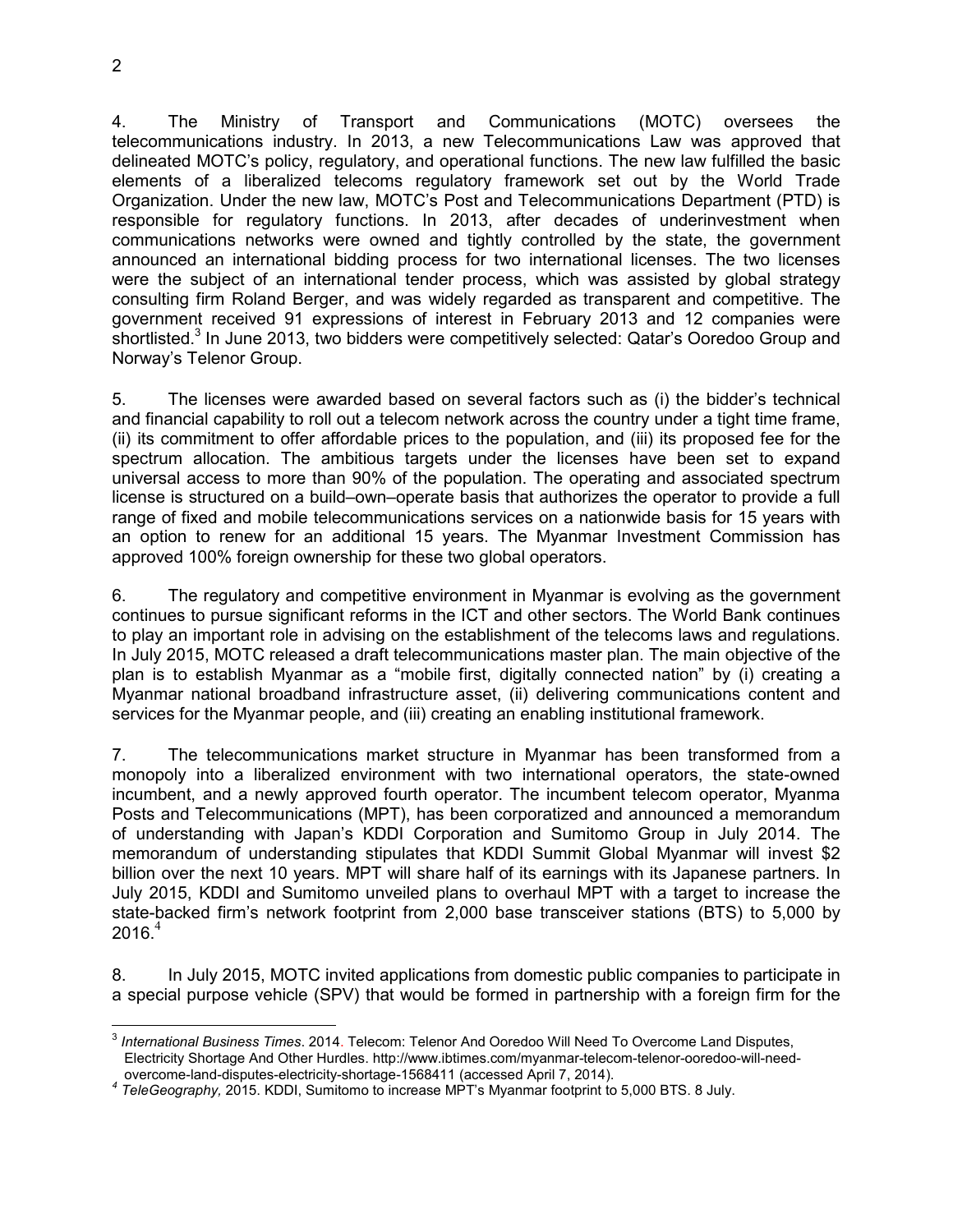fourth telecom license. The Myanmar firms were selected first, followed by the foreign partner. MOTC announced in November 2015 that the SPV had been formed with 11 local companies. In March 2016, Viettel, a telecoms operator from Viet Nam, was chosen as the foreign partner that will own up to 49% of the partnership; the rest will be owned by the SPV and Star High Public Company, a subsidiary of military-run Myanmar Economic Corporation.

### **C. Sector Demand**

**Penetration Rate (%)**

9. In 2011, Myanmar had the lowest penetration of telecommunication infrastructure among countries in the Association of Southeast Asian Nations (Figure 1). Penetration levels were well below 10% for mobile, and even lower for fixed line and internet.



#### **Figure 1: Telecommunication Penetration Rates Among Countries in Association of Southeast Asian Nations (2011)**

10. As late as 2013, Myanmar had only about 4.4 million mobile subscribers served exclusively by the government-owned monopoly provider MPT. Subscriber numbers have exploded since then, reaching 44.9 million by the second quarter of 2016. This growth has been driven by the aggressive rollout of voice and data services by Ooredoo and Telenor since 2014. While MPT's market share has dropped to less than 50%, its subscriber base has more than quadrupled, boosted by the 2014 partnership with KDDI and Sumitomo.

Source: Deloitte. 2013. *Myanmar: The Next Asian Telecommunications Greenfield?* Singapore.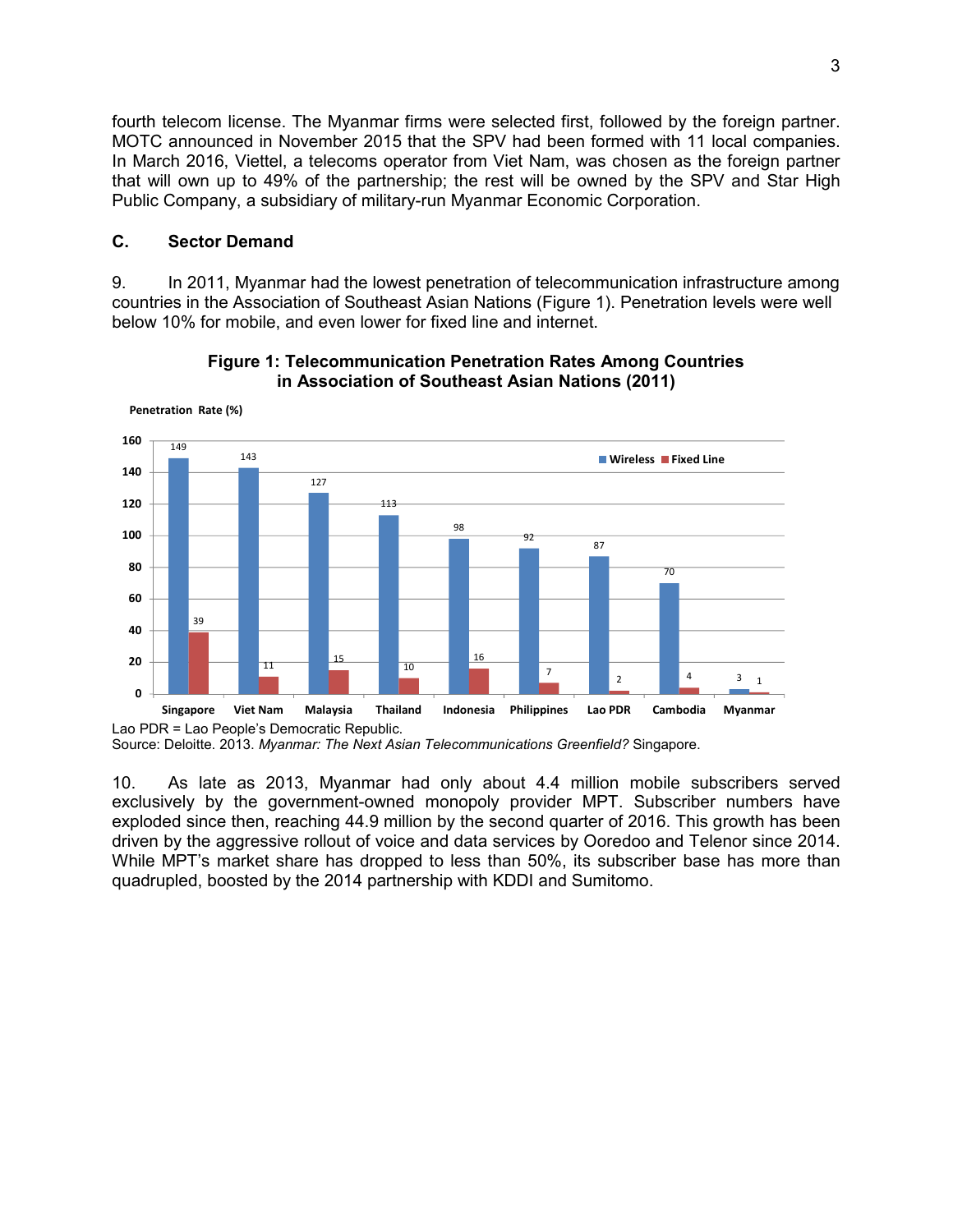### **Figure 2: Myanmar Mobile Operator Market Share and Number of Subscribers (Q2 2016)**



| <b>Mobile</b><br><b>Operator</b> | 2013      | Q <sub>2</sub> 2016 |  |
|----------------------------------|-----------|---------------------|--|
| MPT                              | 4,400,000 | 20,000,000          |  |
| Telenor                          | 0         | 16,900,000          |  |
| Ooredoo                          | 0         | 8,000,000           |  |

MPT = Myanma Posts and Telecommunications, Q = quarter. Source: Operator data.

11. While growth in the telecom sector is interdependent with the country's overall economic growth, Myanmar's ICT services growth potential is much greater than its neighboring countries. In 2015, Myanmar added more new mobile subscribers than any other country in the world except for People's Republic of China and India.

### **Table 1: Net Subscriber Additions, by Country**

| <b>Rank</b> | Q1 2015       | Q2 2015        | Q3 2015     | Q4 2015       | Q1 2016       |
|-------------|---------------|----------------|-------------|---------------|---------------|
| 1st         | India, 26M    | India, 12M     | India, 13M  | India, 21M    | India, 21M    |
| 2nd         | PRC, 8M       | Myanmar, 5M    | PRC, 7M     | PRC, 6M       | Myanmar, 5M   |
| 3rd         | Myanmar, 5M   | Nigeria, 4M    | US, 6M      | <b>US, 5M</b> | Indonesia, 5M |
| 4th         | Indonesia, 4M | <b>US, 4M</b>  | Myanmar, 5M | Myanmar, 5M   | <b>US, 5M</b> |
| 5th         | Japan, 4M     | Bangladesh, 3M | Nigeria, 4M | Nigeria, 3M   | Pakistan, 3M  |

PRC = People's Republic of China,  $M =$  million,  $Q =$  quarter, US = United States.

Source: Ericsson Mobility Report June, August, and November 2015; and February and June 2016.

12. Consequently, teledensity had risen from less than 10% to over 60%. Demand for digital and data services is also strong, driven by the high percentage of subscribers using smartphones.

### **D. Tower Market Overview**

13. The core component of a mobile network is the base transceiver station (BTS), which is made up of a radio and associated equipment that is responsible for sending and receiving cellular signals. Each BTS is mounted on and around a tower. The tower provides the infrastructure to support the cellular antennas and associated equipment. Each tower can support about 3,000 subscribers.

14. Unlike in more developed markets, the new international telecom operators in Myanmar, Telenor and Ooredoo, chose the "tower company model" to deploy its telecom network from day 1. Under this model, the telecom operator outsources the construction, operation, and maintenance of its towers to a third-party tower company, and installs its equipment on towers owned and operated by the tower company. The tower company constructs and manages the